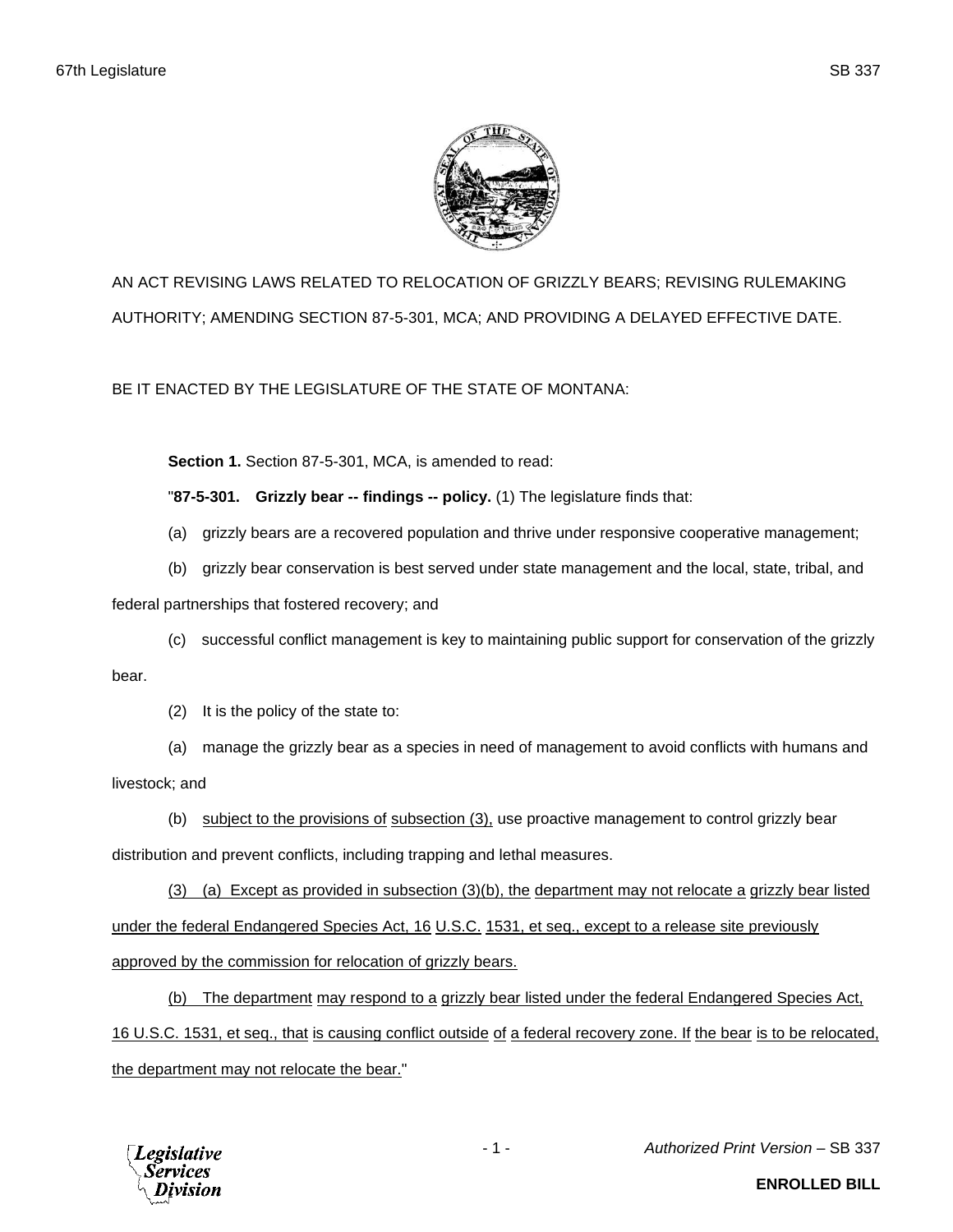**Section 2. Effective date.** [This act] is effective March 1, 2022.

- END -

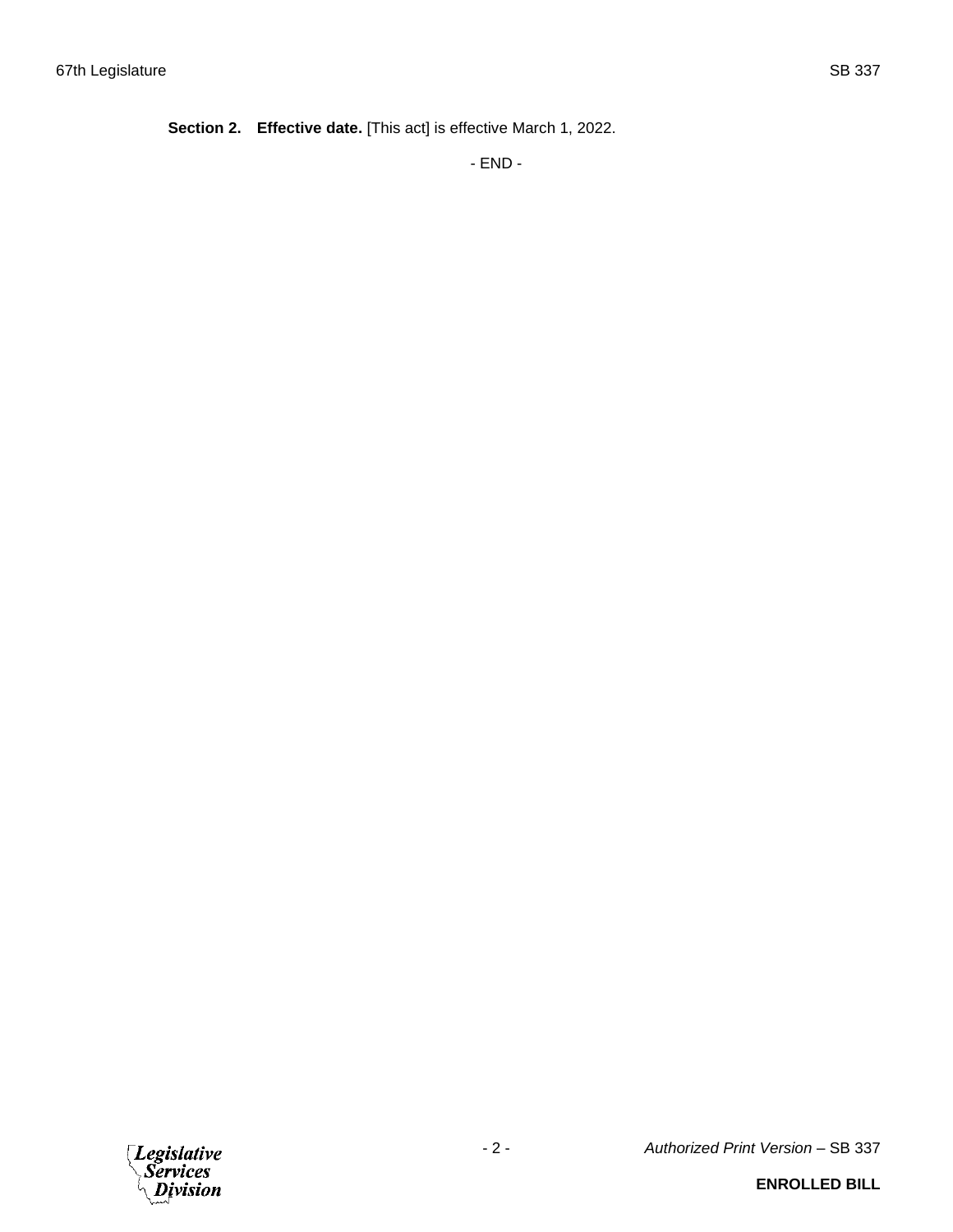I hereby certify that the within bill,

SB 337, originated in the Senate.

Secretary of the Senate

President of the Senate

| Signed this | uav    |
|-------------|--------|
|             | 111'11 |
| $\Omega$    |        |

\_\_\_\_\_\_\_\_\_\_\_\_\_\_\_\_\_\_\_\_\_\_\_\_\_\_\_\_\_\_\_\_\_\_\_\_\_\_\_\_\_\_\_

\_\_\_\_\_\_\_\_\_\_\_\_\_\_\_\_\_\_\_\_\_\_\_\_\_\_\_\_\_\_\_\_\_\_\_\_\_\_\_\_\_\_\_

Speaker of the House

| Sianed this |  |
|-------------|--|
| $\Omega$    |  |

\_\_\_\_\_\_\_\_\_\_\_\_\_\_\_\_\_\_\_\_\_\_\_\_\_\_\_\_\_\_\_\_\_\_\_\_\_\_\_\_\_\_\_